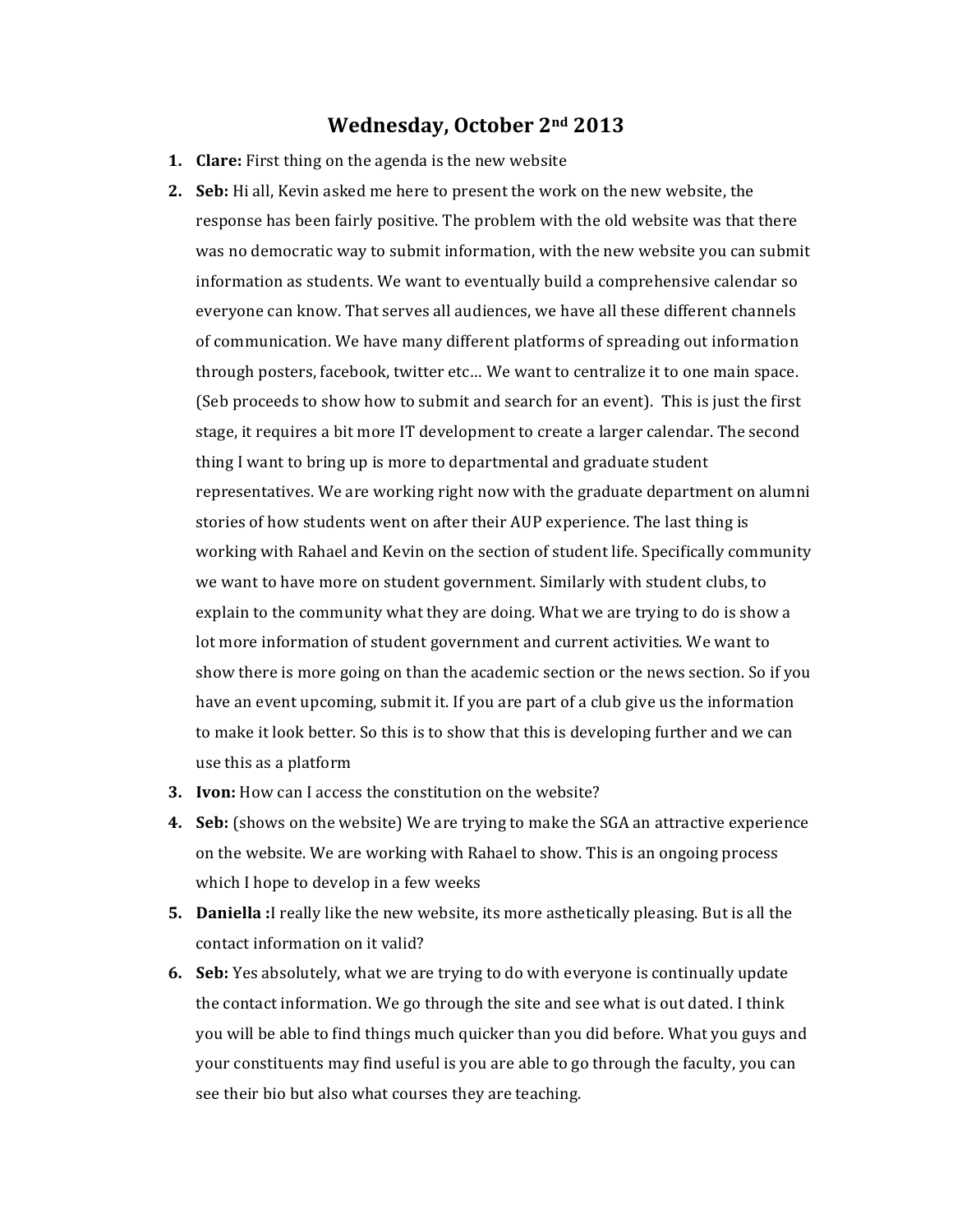- **7. Clare:** Any other questions?
- **8.** Penelope: Is my AUP going to be updated as well?
- **9.** Seb: Actually we want to get rid of my aup. We are planning to migrate the content from my AUP. What this means is that we want one streamline experience. We will have to do this in stages, so course registration would be one for example. This will be a much more systematic and organized process. Right now with my aup you have to sift through what is useful and what isn't so that's why we are trying to change this. So thanks guys.
- **10. Anissa:** Next order of business I would like to call Penelope to the floor to present the budget
- **11. Penelope:** So, first I am going to talk about the global budget. This is what has been allocated and what has been spent thus far. (shows budget) On the note of senators budget, there were events such as brunch for graduate students and speakers. So do be thinking what you would like to do for your own budget.
- **12. Anissa:**
- **13. Penelope:** There is two ways you can make this happen, you can ask for a forward cheque or spend it and come back with the receipt. Or for example you spend a bit over which does happen, if the other senators are okay with this then we can rembourse you for that too.
- **14. Max:** For the clubs budget we have allocated 3000 euros? Where does the other money go
- **15. Penelope:** Some of it was from last years budget laundry crisis (ASK PENELOPS)
- **16. Anissa:** Does anyone have any idea what they want to
- **17. Annie girl:** I am the psychology rep and I am planning to host some events... (ASK)
- **18. Alexandra:** We are having a film student night
- **19. Joe:** So when a request gets made is there a way we can judge what way it gets out of?
- **20. Penelope:** Technically it normally comes out through the clubs budget. So I want to talk about the Back to School Party, unfortunately we made a loss. This is not the fault of SGA or FYI. We just want to let you know even though this is SGA funds '
- **21. Max:** Is there going to be another party?
- **22. Sam:** Will you reduce costs for the next party?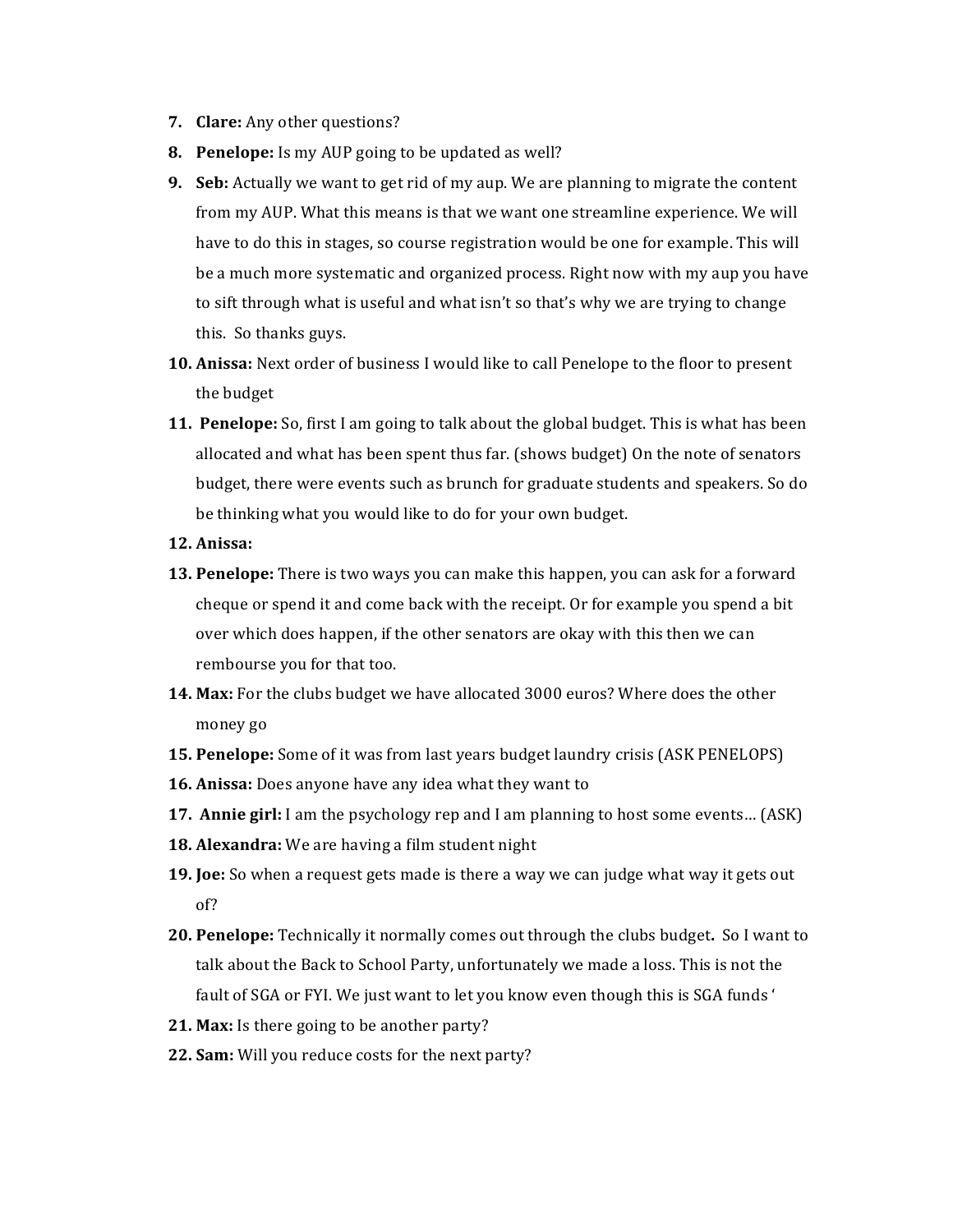- **23. Daniella:** I think you guys did a good job and a lot of people didn't get in because of the club
- **24. Clare:** Thanks Penelope, we will follow this up with budget requests from different clubs. Starting with the film society
- **25. Joelle:** Hi everyone, I was hired to work on clubs here at AUP. My aim is to make sure people make the most out of clubs. I am going to let wen explain a bit more what we have done. We have also started working on a clubs manual to explain to new leaders how to set up a new club and work on budget requests etc... We are asking a lot more from club leaders this year, something that everyone can benefit from in the community.
- **26. Wen:** Hi guys, I hope you can see me. Now we have roughly 18 clubs at AUP (reads out the list). Also I am going to talk about the clubs room between the ASM and SGA office. We are also working on a proposal to make it a better space. So just some updates, we have been working with the investment club trying to get a better budget and the test preparation club, but they don't require money this semester as they don't have enough members. So we have one budget request for the AUP film society
- **27.** Daniella: Does anyone show up?
- **28. Sven:** Yes, we have ....... Members
- **29. Max:** Well there are other clubs where food isn't provided, I am sure the sports club want some fuel
- **30. Penelope:** Popcorn is more for the experience
- **31. Sam:** Why don't we charge them 1 euro if they want to eat popcorn
- **32. Joe:** How do you communicate the film society? And what are the communication requirements for clubs, Joelle?
- **33. Joelle:** We had Student Organisation Recruitment. This was held in the amex where people could share their interest on what they wanted to do. Then we had Clubs night which had more student leaders then last year. The AUP Student Leadership page has also been set up. My next project is to sit down with each club and work on the website so each club can promote their page and make it more alive
- **34. Joe:** So can you set a kind of regulation to publicize events?
- **35. Joelle:** Well each club has a facebook page. For clubs I think we do need to address how to reach out to all members of the community